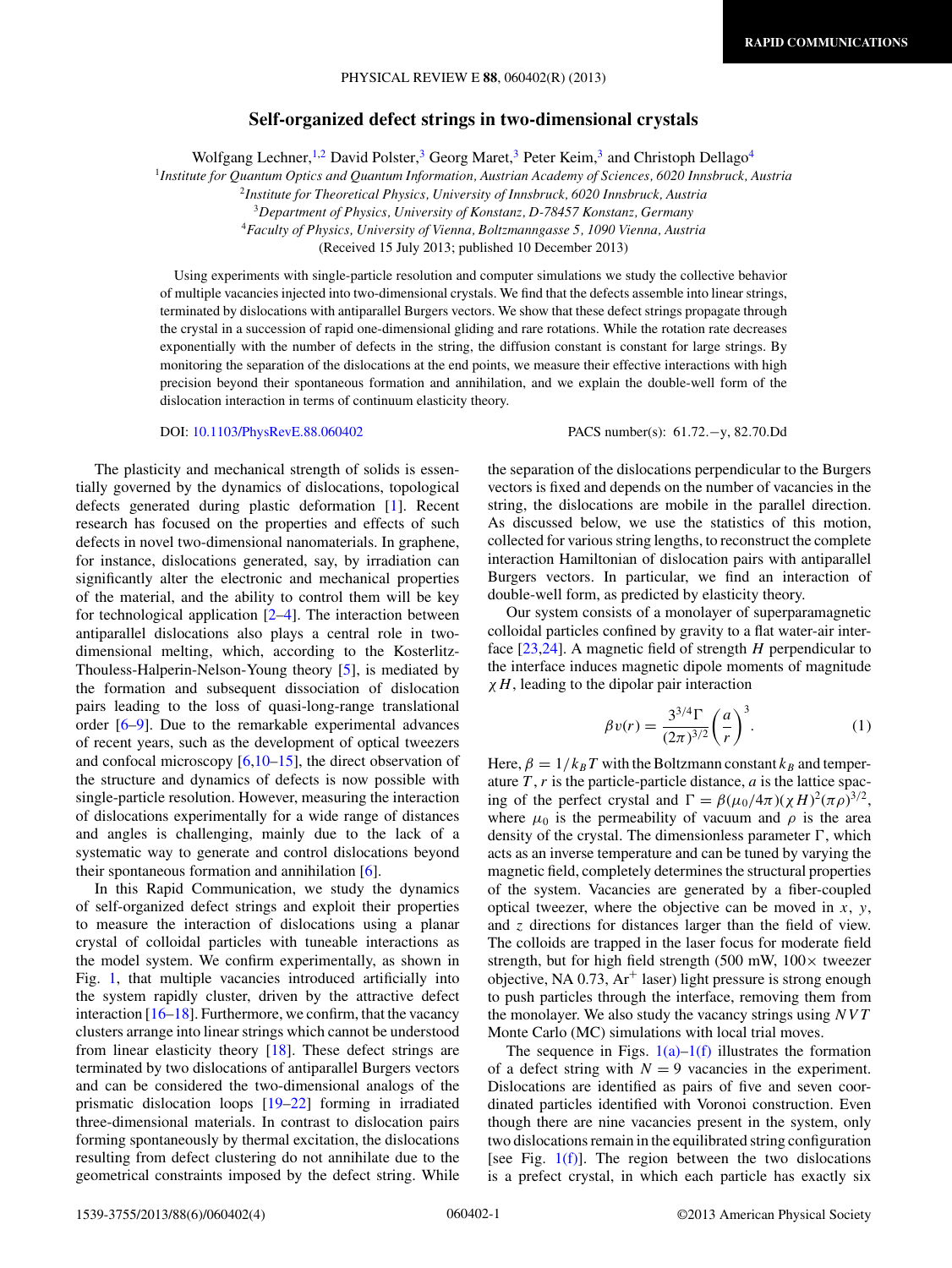## <span id="page-1-0"></span>LECHNER, POLSTER, MARET, KEIM, AND DELLAGO PHYSICAL REVIEW E **88**, 060402(R) (2013)



FIG. 1. (Color online) Formation of a defect string with  $N = 9$ vacancies observed in our experiments. (a)–(b) The initial configuration is created by removing 9 particles with strong laser pulses from a perfect triangular colloidal crystal. Along the sequence (c)–(f), the vacancies gradually coalesce and annihilate, eventually leaving behind a pair of dislocations with Burgers vectors of opposite direction. Colors distinguish particles with 8 neighbors (blue), 7 neighbors (pink), 6 neighbors (gray), and 5 neighbors (yellow). After about 6 min the vacancies have clustered into a vacancy string terminated by two dislocations. This behavior is in perfect agreement with Monte Carlo simulations performed at the conditions of the experiments. (f) To follow the dynamics of the string in detail we monitor the position of the two dislocations, each of which corresponds to a 5–7 coordinated particle pair and is indicated by a white T symbol. The dislocations diffuse along parallel lattice lines, indicated by dashed lines, parallel to the Burgers vectors  $\mathbf{b}_1$  and  $\mathbf{b}_2$ . While the perpendicular separation *n* between the dislocations is fixed by the number *N* of vacancies introduced into the system, the parallel distance *s* changes as the dislocations move under the influence of their effective interaction.

neighbors. This remarkable formation of linear strings rather than defect clusters can be understood from the complex interactions of vacancies, which cannot be written in terms of pair interaction [\[17,18\]](#page-3-0). We note that through comparison with the underlying ideal lattice, one can locate the entire string of vacancies that connects the dislocations at the string endpoints [\[18\]](#page-3-0).

Analyzing trajectories obtained from our video microscopy experiments and computer simulations in terms of defect positions, we find that defect strings propagate through the system in a sequence of fast gliding motions and rare rotations (see Fig. 2). During the gliding phase, the vacancies and dislocations at the string endpoints move in a direction that is parallel to the Burgers vectors of the dislocations and coincides with one of the three symmetry axes of the crystal. In the direction perpendicular to the direction of motion, distances between defects remain constant. As a consequence, the string endpoints move on parallel lines, separated by *N* lattice rows. In this gliding phase, the motion of the defect string can be viewed as the diffusion of the two endpoint dislocations along parallel lines under the influence of their



FIG. 2. (Color online) Dynamics of defect strings. Left: Trajectory obtained from the experiment of the dislocation positions, shown as red and blue dots. Dislocations first move along two parallel lines in one of the main lattice directions and then change their direction of motion during a rapid reorientation event that turns the Burgers vectors of the dislocations by  $\pi/3$ . This combination of gliding and rotation is consistent with computer simulations (right). As discussed below, rotation events can only occur at particular points [see Fig. [4](#page-2-0) (top right panel)]. The long-time diffusion of defect strings of various lengths from  $N = 3$  to  $N = 9$  is depicted as an inset. Here, each point corresponds to the center of mass of the two dislocations indicating the position of the string. While the diffusion constant is roughly independent of *N*, the rotation probability decreases exponentially with *N* leading to long gliding periods for large *N* (green).

mutual effective interaction. In the direction of motion the dislocations interact attractively at large distances, such that the two dislocations can diffuse only as a coupled pair. On short time scales, the dislocations thus diffuse freely with diffusion constant  $D_{\text{dis}}$ , while at long time scales the diffusion of the dislocations is governed by the diffusion constant  $D_{\text{string}} =$  $D_{\text{dis}}/2$  [\[26\]](#page-3-0). This allows one to extract the diffusion constant of individual dislocations from the diffusion of the string. Diffusion constants obtained from computer simulations and experiments, depicted in Fig. 3, agree within the statistical accuracy of the results. Remarkably, the diffusion constant is independent of the string length for  $N > 5$ , corroborating the view of the string motion as the diffusion of two coupled dislocations. Thus, the number of vacancies in the string



FIG. 3. (Color online) Diffusion constant  $D_{\text{string}}$  of vacancy strings as a function of defect number *N*. Experimental results (blue solid line) are shown together with results of the simulations (red dashed line). In the simulations, averages and error bars are calculated from 12 blocks of  $4 \times 10^6$  MC sweeps each. The inset shows the rotation rate  $k_{\text{rot}}$  [\[25\]](#page-3-0) of vacancy strings as a function of *N*. A fit of  $k(N) \propto \exp(-\beta N e_a)/N$ , shown as a dashed line, yields an activation energy per defect of  $e_a = 1.13k_BT$ .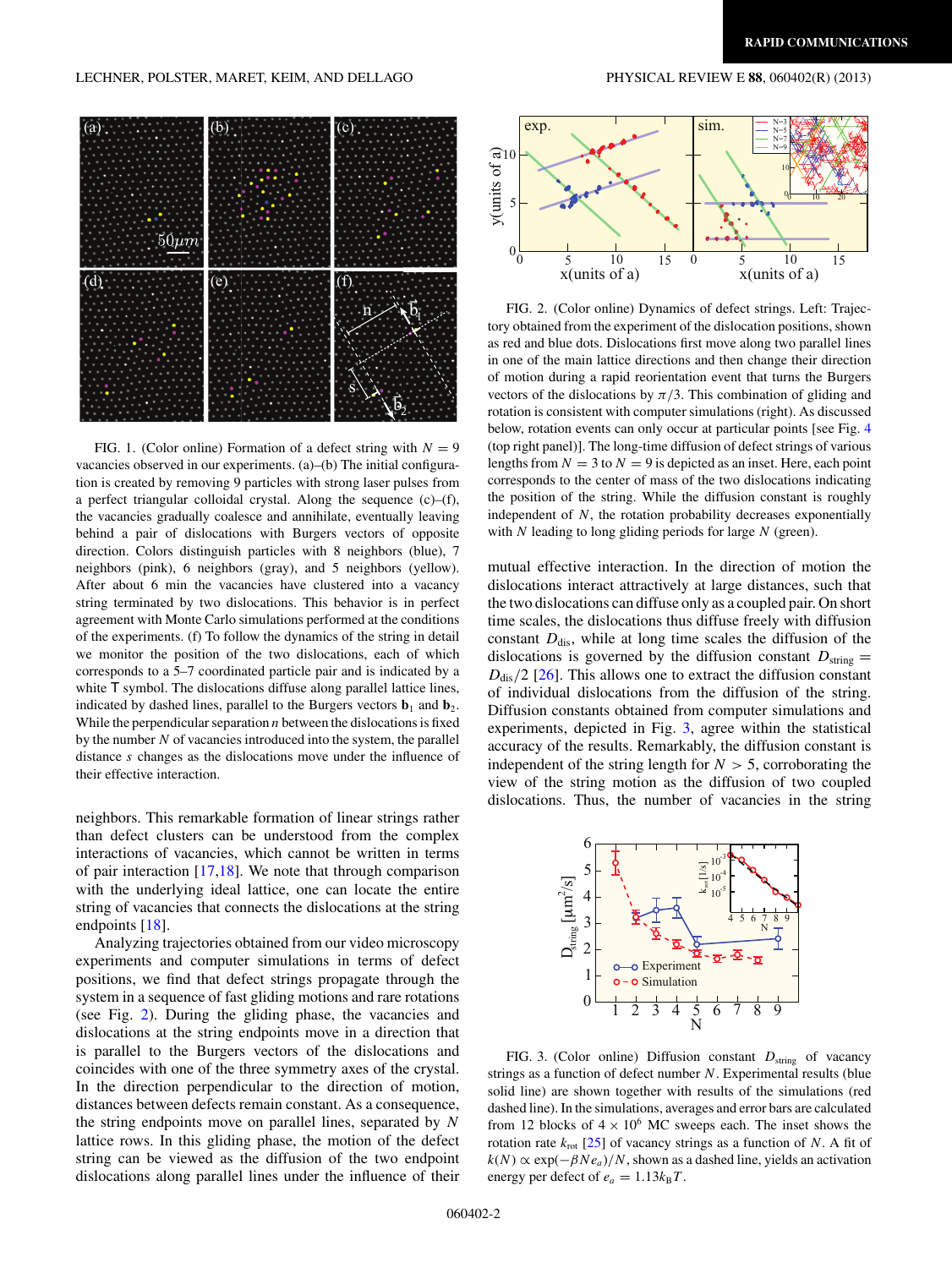<span id="page-2-0"></span>influences the time at which the long-time diffusion regime is reached, but not the diffusion constant itself  $[26]$ .

The phases of facile gliding motion are interrupted by rotation events that change the direction of motion of the dislocations, allowing the diffusion to become two dimensional. Rotations can take place only at specific rotation points at the intersections of the lattice lines indicated by dashed lines in Fig. 4 (top right), along which the endpoint dislocations have constant perpendicular distance. During such a rotation event, which can be detected based on the directions of the Burgers vectors or the sequence of dislocation positions, the string changes from one of the three possible directions of motion to another. Examples of two rotation events observed in the experiments and computer simulations are shown in Figs.  $2(a)$  and  $2(b)$  for experiment and simulation, respectively. Since rotation events are rare, we could determine the rotation rate reliably only for the long trajectories obtained from our computer simulations [Fig.  $2(b)$  inset]. The resulting patterns of diffusion can be understood from the rotation rate and the diffusion constant. As shown in the inset of



FIG. 4. (Color online) Free energy  $\beta \Delta F$  as a function of the scaled distance  $x = 2s/(\sqrt{3}N)$  in the direction of motion for defect strings with lengths from  $N = 2, 3, 4, 5$ , and 9. Experimental results (blue solid lines) are shown together with results of simulations (red dashed lines) and the prediction of elasticity theory (black line) [see Eq.  $(2)$ ]. The top right inset depicts a color coded histogram of vacancy locations for  $N = 8$  and one string end at the origin (blue dot). The vacancy string follows the same double-well pattern with angle  $\pi/4$  (dotted lines) as the endpoints. The relative distance between dislocations (dashed lines) is constrained to six lines with 12 rotation points (green dots) where the string can change the gliding orientation. These rotation points are the only points where the constraint of perpendicular distance *n* is satisfied for two different orientations. Results from computer simulations are obtained using  $N = 3120$  under periodic boundary conditions. Simulations carried out with different system sizes indicate that finite-size effects can be neglected.

Fig. [3,](#page-1-0) the rotation rate  $k_{\text{rot}}$ , defined as the number of rotation events per second, decreases rapidly with string length. The particular functional form of  $k_{\text{rot}}(N)$  can be understood as follows. The probability to observe a rotation at a given time is the product of the probability to be at a rotation point multiplied by the probability to change the direction of motion at this point. The probability to be at a rotation point decreases as 1*/N* simply because of the number of locations available to the string endpoints is proportional to *N*. At a rotation point, a string can change its direction by a collective slip of two rows of *N* particles past each other in the region between the endpoint dislocations. This collective rearrangement involves an activation energy that increases linearly with the string length,  $E_a = Ne_a$ . Including both contributions to the rotation probability, one expects a rotation rate  $k_{\text{rot}}(N) \propto \exp(-\beta N e_a)/N$ . A fit of this expression to the simulation results yields good agreement, as shown in the inset of Fig. [3.](#page-1-0)

To explore the effective interaction between the two dislocations located at the endpoints of the strings, we have determined the probability  $P(s)$  of finding the dislocations at distance  $s$  in the direction of motion [see Fig.  $1(d)$ ]. The probabilities  $P(s)$  are obtained by histogramming the distances *s* along trajectories recorded in the experiments and in the simulations. We ignore configurations in which additional dislocation pairs arise through thermal fluctuations (10–20% of the configurations) and assume that the spontaneous formation of additional dislocations does not influence the defect string configuration. Therefore, neglecting these multidislocation configurations does not affect the calculated effective interactions given by  $F(s) = -k_B T \ln P(s)$ . In Fig. 4, effective interactions  $\beta F$ , displayed as a function of the scaled coordinate  $x = 2s/(\sqrt{3}N)$ , are compared to the predictions of elasticity theory for various string lengths *N*. The effective interactions obtained from our experiments agree well with the results of the computer simulations with deviations that are most likely due to the limited statistics of the experimental results.

For strings longer than  $N > 3$ , both experiments and simulations yield effective interactions of double-well form with minima at  $x = \pm 1$  corresponding to  $s = \pm \sqrt{3N/2}$ , and a central barrier at  $x = 0$ . As a consequence, for all string lengths the defect strings are preferentially oriented at an angle of  $\pi/4$  with respect to the high symmetry directions, and individual defects follow this  $\pi/4$  pattern (see Fig. 4 top right). The double-well form of the dislocation interaction and, in particular, the surprising defect string alignment, differing from the high symmetry directions of the hexagonal lattice, can be rationalized in terms of continuum elasticity theory. In two dimensions, two dislocations with Burgers vectors  $\mathbf{b}_1$ and  $\mathbf{b}_2$  and separated by **R** are predicted to interact with energy  $\beta F = -(K/4\pi)[(\mathbf{b}_1 \cdot \mathbf{b}_2) \ln R - (\mathbf{b}_1 \cdot \mathbf{R})(\mathbf{b}_2 \cdot \mathbf{R})/R^2]$ [\[27\]](#page-3-0), where *K* is Young's modulus [\[28,29\]](#page-3-0). For a string of *N* vacancies, the geometry of the dislocations can be described by **b**<sub>1</sub> = (−1,0), **b**<sub>2</sub> = (1,0), and **R** = (*s,N*√3/2), yielding the effective interaction

$$
\beta F(x) = \frac{K}{8\pi} \left( \frac{1 - x^2}{1 + x^2} + \ln \frac{1 + x^2}{2} \right). \tag{2}
$$